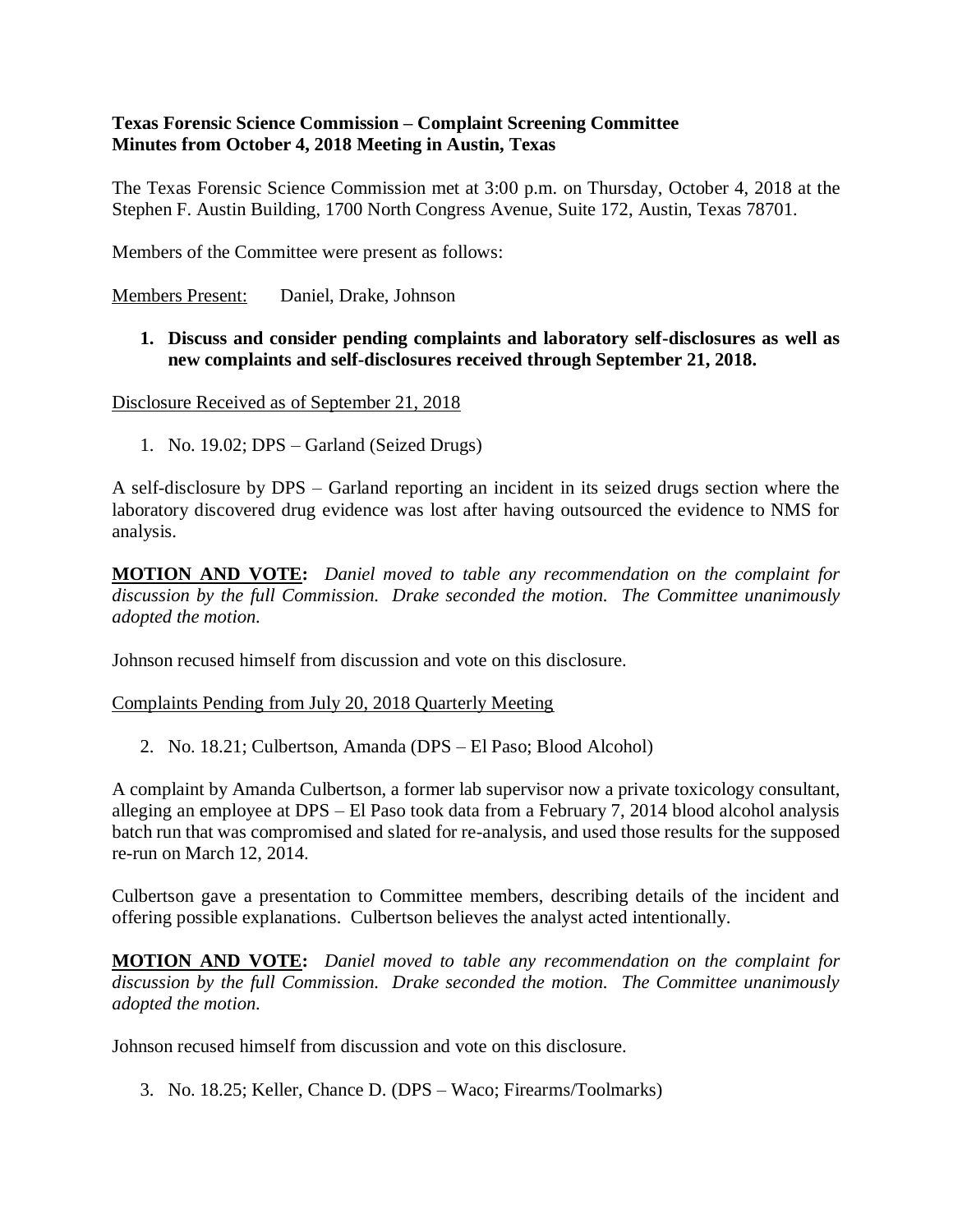A complaint by Rob Keller for defendant Chance D. Keller, alleging incomplete DNA mixture and blood analyses by a DPS Waco analyst who retired without reporting all results obtained in the case, inadequacies in DPS Austin and DPS Waco laboratories for their inability to perform requested testing (DNA on bullet casings and testing to determine whether bullet casings were from a particular weapon) and failure to send items to other qualified laboratories or individuals to perform testing not done in DPS laboratories.

No action was taken on the complaint as Committee members discussed the full Commission should consult with Commissioner Budowle on the DNA issues in the complaint and Bob Wicoff, the point person for the DNA Mixture Review on the case's status.

Johnson recused himself from discussion of this complaint.

Complaints Received as of September 21, 2018

4. No. 18.32; Sharper; Calvin V. (SWIFS, Firearms/Toolmarks; GSR)

A complaint by Calvin Sharper requesting the Commission conduct a reconstruction of the video of a bank robbery that led to Sharper's convictions for aggravated robbery and aggravated assault on a peace officer and also alleging fingernail scrapings taken by police were never sent to SWIFS for testing/analysis.

**MOTION AND VOTE:** *Drake moved to recommend the full Commission dismiss the complaint for failure to state an allegation of negligence and/or misconduct with regard the forensic analyses in the case. Johnson seconded the motion. The Committee unanimously adopted the motion.* 

5. No. 18.33; Miller, Jeremy BJ (Fort Worth PD; Firearms/Toolmarks)

A complaint by defendant Jeremy Miller alleging a Fort Worth Police Department Firearms/Toolmarks expert committed misconduct in her testimony with regard to a .38 caliber class including a 9-millimeter, testimony that led to his November 2010 conviction for murder.

**MOTION AND VOTE:** *Drake moved to recommend the full Commission dismiss the complaint given the technical explanation provided by the laboratory. Daniel seconded the motion. The Committee unanimously adopted the motion.*

6. No. 19.01; Whitfield, Jeffery A. (DPS – Waco; AP Test)

A complaint by defendant Jeffery A. Whitfield alleging a DPS – Waco analyst made speculative/presumptive conclusions in her testimony about AP testing at Whitfield's trial that led to his conviction for aggravated sexual assault and that she could have provided further information or done further testing.

**MOTION AND VOTE:** *Drake moved to recommend the full Commission dismiss the complaint because the analyst followed standard operating procedures with respect to screening items that*